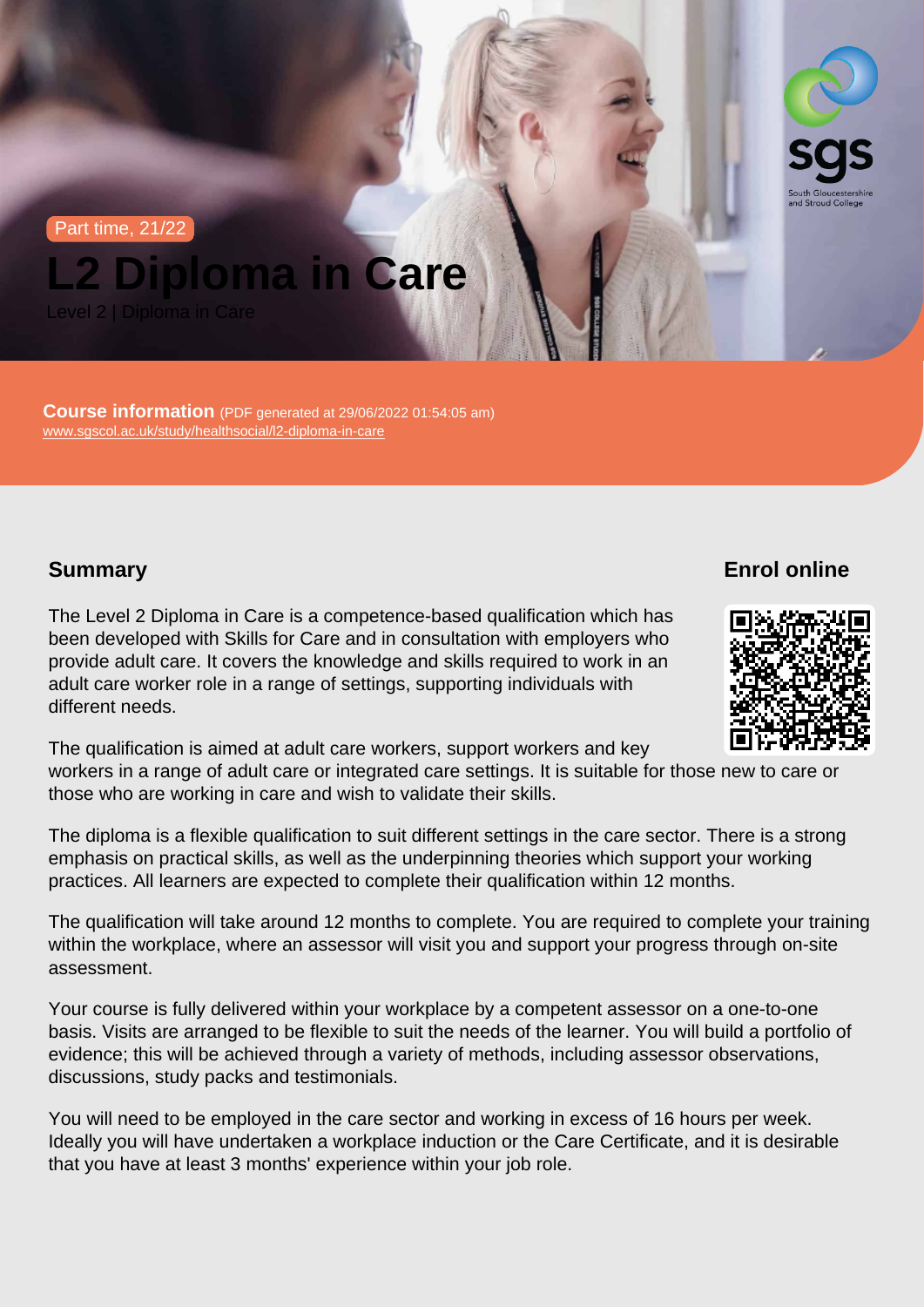### **Why study with us?**

- We focus on you
- We are flexible and reliable
- Competent assessors
- Resources are provided
- Bespoke packages to meet individual employers' requirements

You must complete the following mandatory units:

- Safeguarding and protection in care settings
- Responsibilities of a care worker
- Communication in care settings
- Duty of care
- Handling information in care settings
- Personal development in care settings
- Equality and inclusion in care settings
- Health, safety and well-being in care settings
- Implementing person-centred approaches in care settings

Students will then choose a range of optional units relating to the nature of their work role, for example:

- Understand mental well-being and mental health
- Nutrition and health
- Dementia awareness
- Medication
- Principles of self-directed support
- Provide support for mobility
- Support care plan activities
- Support individuals to live at home
- Infection control
- Moving and handling

You will be allocated an assessor to observe you in your workplace.

You are observed working with adults in your natural working environment and will put together a portfolio of evidence to show your understanding of the role, as well as validating your competence in the role. This will cover:

- Planning and implementing activities
- Observing adults
- Maintaining records
- Communicating with key people
- Implementing health and safety
- Abiding by government legislation and requirements

Evidence will be gathered using a variety of methods, including:

- Direct observation of your practice
- Personal reflections on practice
- Written tasks
- Research projects
- Written questions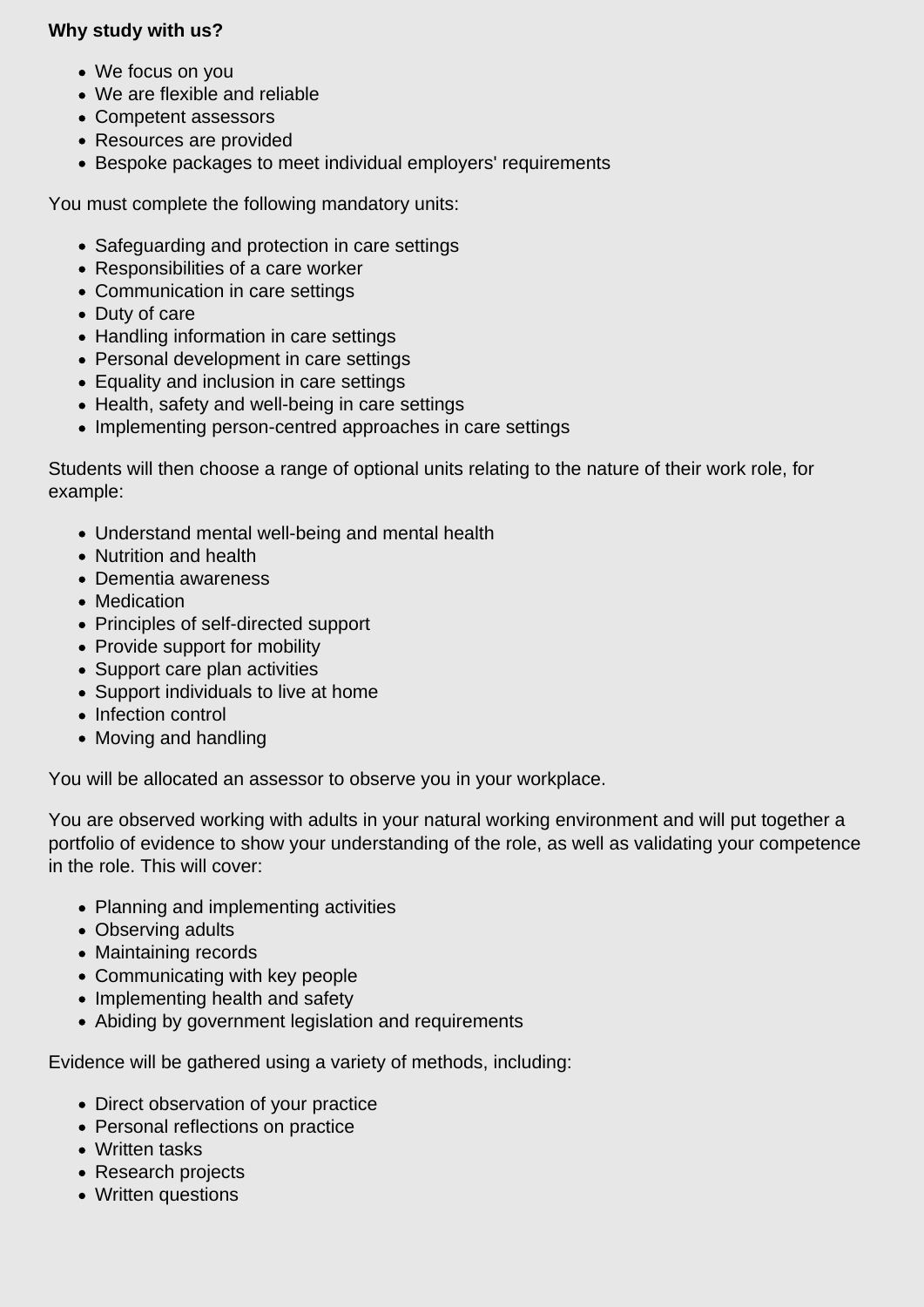• Professional discussion

### Funding and Financial Support Options

This course may have a variety of funding options available to you including:

**• Benefit Waiver** 

For more information on these and other financial support options including payment plans, please visit our [Money Management Service a](http://www.sgscol.ac.uk/mms)rea or email [mms@sgscol.ac.uk](mailto:mms@sgscol.ac.uk).

### How will I learn?

Work-based learning is delivered through a partnership between learner, employers and SGS College. Allowing learners, the opportunity to study within the workplace enables learners to apply professional knowledge, skills and behaviours to course outcomes.

You will be provided with log in details to our Smart Assessor portal and assigned an assessor who will visit you within the work place throughout the year.

# Entry Requirements

A good level of maths and english is required along side a passion for the subject.